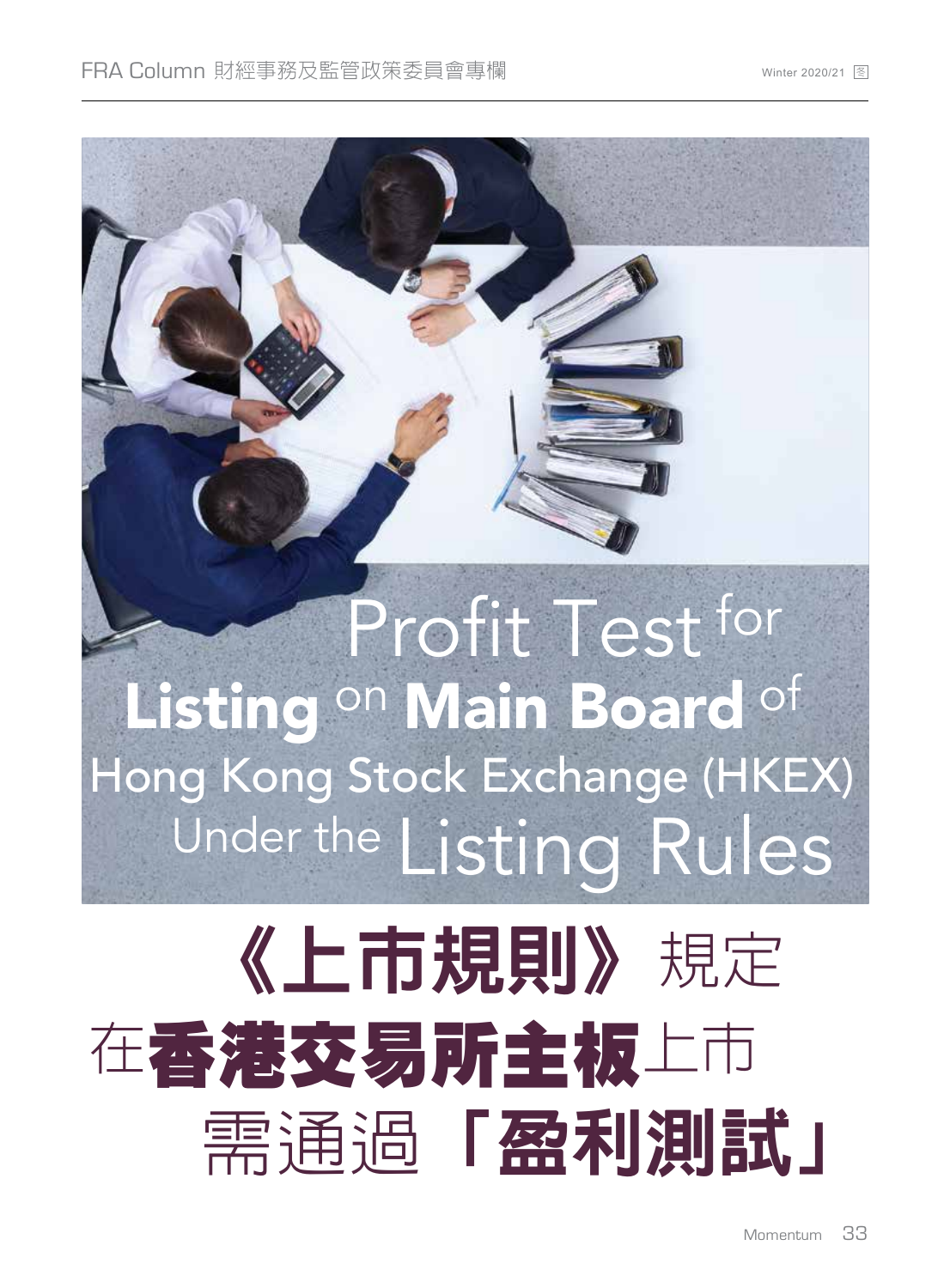For a listing under chapter 8 of the Main Board Listing Rules, a<br>listing applicant must satisfy the following listing conditions. listing applicant must satisfy the following listing conditions, namely,

- (a) it must be incorporated or established in Hong Kong or in overseas jurisdiction which is recognised and acceptable by HKEX;
- (b) it must not be a private company where public offering of shares is not permitted;
- (c) it and its business must, in the opinion of HKEX, be suitable for listing;
- (d) it must satisfy either the profit test (Profit Test) (under MBLR 8.05(1)) or the market capitalisation/revenue/cash flow test (under MBLR 8.05(2)) or the market capitalisation/revenue test (under MBLR 8.05(3)); and
- (e) its expected market capitalisation at the time of listing must not be less than HK\$500 million with a public float of not less than HK\$125 million (under MBLR 8.09(2)&(1) respectively).

This article will focus on the Profit Test which is the subject of the consultation paper issued by HKEX in November 2020. It is to be noted that under the Profit Test, the listing applicant is also required to have:

- (a) a trading record of not less than three financial years;
- (b) management continuity for at least three years prior to listing; and
- (c) ownership continuity and control for at least the most recent audited financial year prior to listing.

★日據《主板上市規則》第八章的規定,上市申請人<br>本日 ※須符合以下上市條件,即:

- (a) 上市申請人必須在香港或香港交易所(港交所) 認可和接受的海外司法權區註冊或成立;
- (b) 上市申請人不得是不允許公開發售股份的私人公 司;
- (c) 上市申請人及其業務必須屬於港交所認為適合上 市者;
- (d) 上市申請人必須符合(根據《主板上市規則》第 8.05(1)條)「盈利測試」或(根據《主板上市規 則》第8.05(2)條)「市值╱收益╱現金流量測 試」或(根據《主板上市規則》第8.05(3)條) 「市值╱收益測試」;及
- (e) 上市申請人在上市時的預期市值不得低於5億 港元,且公眾持股量的市值不得低於1.25億港 元(分別根據《主板上市規則》第8.09 (2) 及 (1) 條)。

本文將重點討論港交所在2020年11月發佈的諮詢文件 中所涉及的盈利測試。值得留意的是,根據盈利測試, 上市申請人同時需具備:

- (a) 不少於3個會計年度的營業記錄;
- (b) 上市前至少 3 個會計年度的管理層維持不變; 及
- (c) 上市前至少經審計的最近一個會計年度的擁有權 和控制權維持不變。

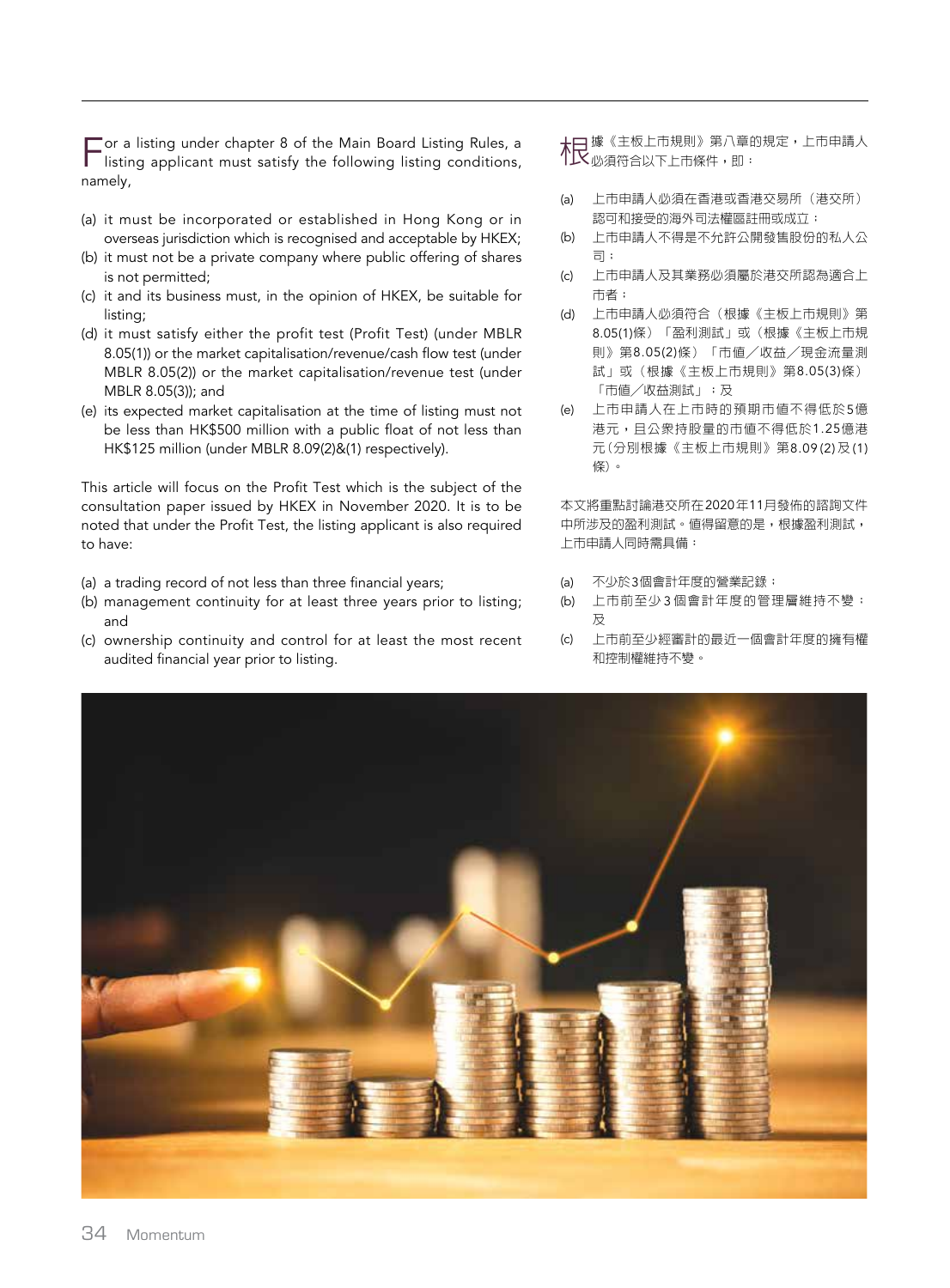# **Profit Test**

Prior to 1994, the MBLR did not have a financial performance requirement but only had a minimum market capitalisation requirement of HK\$100 million at the time of listing. After the consultation in 1994, the current Profit Test was introduced on 15 September 1994 pursuant to which a listing applicant must have a total profit of not less than HK\$50 million during the three-year trading period, of which the profit attributable to shareholders must not be less than:

- (a) HK\$20 million in the most recent year prior to listing; and
- (b) HK\$30 million in aggregate for the two preceding years.

Since then, there were further market consultations in relation thereto leading to the increase of the initial market capitalisation from HK\$100 million to HK\$500 million but the Profit Test remains unchanged. It is to be noted that a listed company is not required to maintain the market capitalisation nor the profit requirement after listing. Accordingly, many listed companies are still listed on HKEX with a market capitalisation below HK\$500 million and/or not meeting the Profit Test. In addition, profit is based on the profit after tax as reported in the audited financial statements after excluding:

- (a) the results of associated companies and other entities whose results are recorded in the financial statements by way of equity accounting; and
- (b) all or any incomes and/or losses generated by activities outside the ordinary and usual course of business,

to the effect that the profit eligible under the Profit Test will normally be less than the actual profit that is recorded in the financial statements.

### **Proposals under the Consultation Paper**

Under the Consultation Paper, the following proposals are put forward for market consultation by HKEX, namely,

- (a) to increase the profit requirement under the Profit Test; and
- (b) to introduce (i) temporary conditional relief from the profit requirement and (ii) transitional arrangement if proposal (a) is adopted.

Under the proposal to increase the profit requirement, two options are proposed, namely,

- (a) under Option 1, the minimum amount of profit attributable to shareholders will be increased to not less than (i) HK\$50 million in the most recent financial year, and (ii) HK\$75 million in aggregate in the two preceding financial years making a total profit of not less than HK\$125 million during the three-year trading period; and
- (b) under Option 2, the minimum amount of profit attributable to shareholders will be increased to not less than (i) HK\$60 million in the most financial year, and (ii) HK\$90 million in aggregate in the two preceding financial years making a total profit of not less than HK\$150 million during the three-year trading period.

#### **盈利測試**

於1994年之前,《主板上市規則》並無財務業績要 求,僅要求於上市時市值最少達到1億港元。於1994 年進行諮詢後,於1994年9月15日引入現行的盈利測 試,據此上市申請人於三年營業期內的總盈利必須不 少於5,000萬港元,其中股東應佔盈利必須符合以下要 求:

- (a) 最近一年不低於2,000萬港元;及
- (b) 前兩年累計不低於3,000萬港元。

此後,有關方面進行了進一步市場諮詢,將初始市值 由1億港元漸次提高至5億港元,但盈利測試保持不 變。要留意的是,上市公司於上市後無需維持市值或 盈利規定。因此,許多上市公司即使市值低於5億港元 及/或未達到盈利測試要求,仍繼續在港交所上市。 此外,盈利是基於經審計財務報表中所報告的除稅後 盈利,並扣除:

- (a) 聯營公司及其業績是以權益會計法記入財務報表 內的其他實體;及
- (b) 日常及正常經營業務以外的活動所產生的所有或 任何收入或虧損,

因此,盈利測試下合資格的盈利通常會少於記入財務 報表的實際盈利。

#### **諮詢文件的建議**

在諮詢文件中,港交所提出以下建議徵詢市場意見, 即:

- (a) 調高盈利測試中的盈利規定;及
- (b) 若建議(a)被採納,推出(i)有條件的盈利規定的臨 時寬限及(ii)過渡安排。

調高盈利規定的建議提出兩個方案,即:

- (a) 方案1,股東應佔盈利的最低要求將調高如下: (i)最近一個財政年度須不低於5,000萬港元;及 (ii) 其前兩個財政年度累計須不低於7,500萬港 元,即三年營業期內的總盈利不少於1.25億港 元;及
- (b) 方案2,股東應佔盈利的最低要求將調高如下: (i)最近一個財政年度須不低於6,000萬港元;及 (ii) 其前兩個財政年度累計須不低於9,000萬港 元,即三年營業期內的總盈利不少於1.5億港元。

若調高盈利規定的建議被採納,將推出有條件的臨時 寬限及過渡安排,以應對因新型冠狀病毒疫情肆虐及 中美政治經濟局勢不明朗,對業務營運及盈利造成的 不利影響,詳情載於諮詢文件第二及第三章。

#### **提出建議的理由**

經過2017年的諮詢,上市公司於上市時的市值已經由 2億港元提高至5億港元,但由於盈利規定保持不變,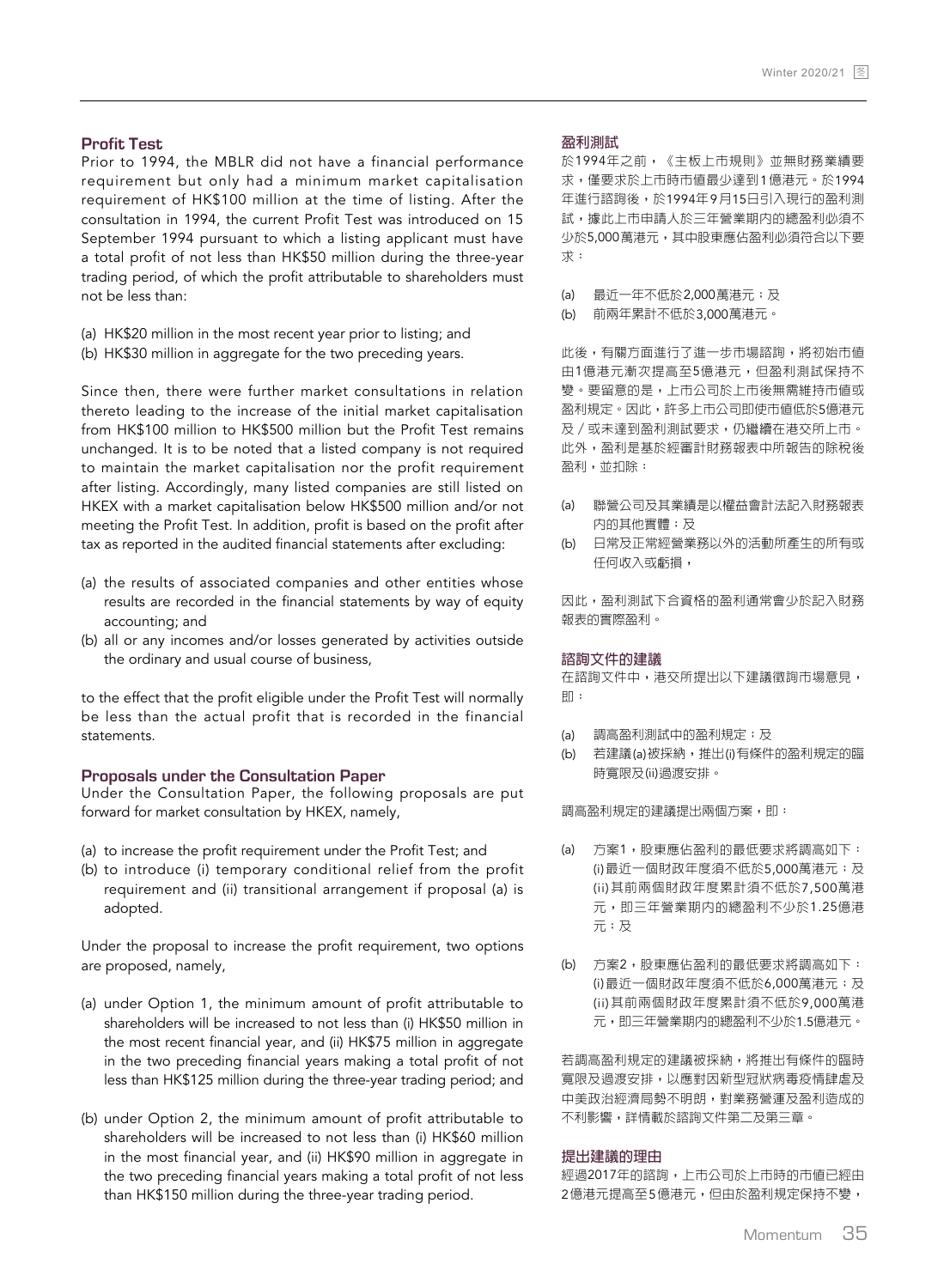If the proposal to increase the profit requirement is adopted, temporary condition relief and transitional arrangement will be introduced to address the h a r d s h i p d u e t o C O V I D - 1 9 pandemic and the uncertainties arising from the economic and political tensions between the US and China, whereby the business operation and profit have been adversely affected, details of which are set out in chapters 2 and 3 of the Consultation Paper.



# **Reasons for the Proposals**

After the consultation in 2017, the market capitalisation at the time of listing has been increased from HK\$200 million to HK\$500 million with the profit requirement remains unchanged. This means that the implied P/E ratio (measured by market capitalisation divided by profit) has increased from 10 times to 25 times (based on the most recent minimum profit of HK\$20 million) or from 12 times to 30 times (based on the average profit of HK\$16.66 million). In consequence, HKEX has noted an increase in listing applications from small cap issuers that marginally met the profit requirement but had relatively high historical P/E ratios as compared with peers in similar industries. This gave rise to HKEX's concern as to the reasonableness of such high valuation. HKEX's regulatory concern is whether these small cap issuers are genuinely listed to raise funds for growth and development or to manufacture potential shell companies for sale after listing. If the high valuation is not supported by the market after listing, the price will decrease significantly after listing resulting in losses to investors and hurting their confidence in the market. Inadequate demands also lead to thin trading and low liquidity susceptible to speculative trading and excessive market volatility after listing. In addition, inflated valuations also raise HKEX's concern whether the IPO offer prices genuinely reflect the expected market clearing prices. Market misconducts are suggested to ensure that such inflated companies are eventually listed. It is HKEX's view that all these will be addressed when the profit requirement is increased in accordance with its proposal. Furthermore, it is also the view of HKEX that small cap companies may be listed on GEM as an alternative where the listing requirement is less stringent.

意味隱含市盈率(以市値除以盈利計算) 由10倍提高 至25倍(以最近一年最少錄得2,000萬港元盈利為基 準),或由12倍提高至30倍(以每年平均盈利1,666萬 港元為基準)。結果,港交所注意到來自低市值發行人 的上市申請有所增加,它們往往僅僅符合盈利規定的最 低要求,但歷史市盈率與類似行業的同業比較則偏高, 從而引起港交所對高估值合理性的關注。從監管角度 上,港交所關注這些低市值發行人是否真正為了業務增 長和發展而上市融資,或是為了日後轉手「借殼上市」 而製造潛在「殼股」。若上市後高估值得不到市場支 持,股價可能會在上市後大跌,以致損害投資者利益, 並影響投資者對市場的信心。因市場需求不足導致交投 量少、流動性低,上市後更容易受到投機炒賣左右,並 引發股價大幅波動。此外,過高的估值也引發港交所關 注,首次公開招股發行價是否真實反映市場的預期價 格。根據港交所的觀點,這些估值過高的公司最終之所 以能夠上市,是因為有市場失當行為護航。港交所認 為,若按照其建議調高盈利規定,上述所有問題都將得 到解決,又認為低市値公司可在上市規定較寬鬆的創業 板上市,作為主板的替代選擇。

#### **本商會的立場**

本商會不支持調高利潤規定的建議,理由如下:

- (a) 調高盈利規定會剝奪本地小型企業在香港上市的 機會;
- (b) 亦會削弱香港吸引海外公司來港上市的競爭力;
- (c) 調高盈利規定不能解決港交所指出的問題;